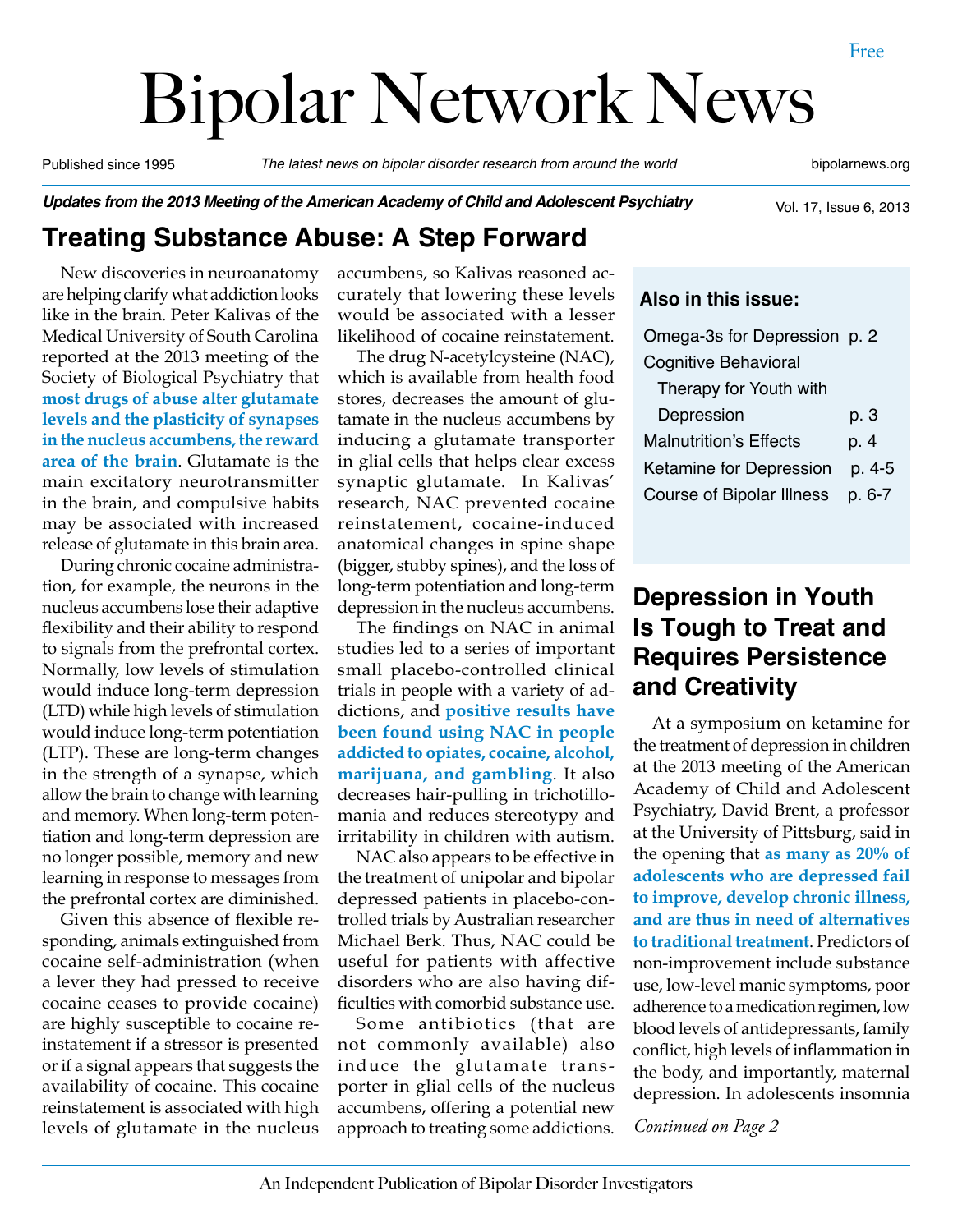#### **Depression in Youth Is Tough to Treat and Requires Persistence and Creativity**

#### *Continued from Page 1*

was associated with poor response, but in younger children insomnia was associated with a better response.

Brent suggested using melatonin and sleep-focused cognitive behavioral therapy for insomnia in youth, but not using trazodone (which is commonly prescribed). Trazodone is converted to a compound called Metachlorophenylpiperazine or MCPP, which induces anxiety and dysphoria. MCPP is metabolized by hepatic enzymes 2D6, and fluoxetine and

#### Bipolar Network News

**Editor-in-Chief**: Robert M. Post, MD **Managing Editor**: Moira McCauley

The *BNN* is published four times a year by investigators working with patients with bipolar disorder to better understand the long-term course of illness. The newsletter is available free of charge to all who request it.

Although the editors of the *BNN* have made every effort to report accurate information, much of the work detailed here is in abstract or pre-publication form, and therefore cannot be taken as verified data. The *BNN* can thus assume no liability for errors of fact or omission, or lack of balance. Patients should consult with their physicians, and physicians with the published literature, before making any treatment decisions based on information given in this issue or in any issue of the *BNN*.

As per recent journal disclosure requirements, Dr. Post has consulted to or spoken for Abbott, Astra Zeneca, Bristol-Myers Squibb, Glaxo-SmithKline, Jansen, and Pfizer.

The opinions expressed in the BNN are solely those of the editors, and do not represent the views of any scientific entity or foundation.

Send any comments or suggestions to: mccauleybcn@gmail.com

**BNN** 5415 W. Cedar Lane Suite 201B Bethesda, MD 20814

To subscribe or unsubscribe, see our website or email us at:

**info@bipolarnews.org**.

Note that we do not accept requests to subscribe friends or family members. Please have them contact us directly.

bipolarnews.org

paroxetine inhibit 2D6, so if trazodone is combined with these antidepressants, the patient may get too much MCPP.

Surprisingly and contrary to some data in adults about the positive effects of therapy in those with abuse histories, in the study TORDIA (Treatment

# **Omega-3-Fatty Acids Promising For At-Risk Kids with Depression**

Several studies in adults and children suggest that omega-3 fatty acid supplementation may have antidepressant effects. At the 2013 meeting of the American Academy of Child and Adolescent Psychiatry in October, Melissa DelBello, a professor at the University of Cincinnati, reported on a new study of omega-3 fatty acids in depressed children who had a parent with bipolar disorder. **The children taking omega-3 fatty acids were more likely to improve than those taking a placebo, but the findings were only of marginal significance.**

Cold-water fish are a good source of omega-3 fatty acids, and DelBello said salmon is by far the best in this regard. People who live in countries where fish is consumed in greater quantities are less likely to suffer from depression. Other sources of omega-3 fatty acids include shellfish, plant and nut oils, English walnuts, flaxseed, algae oils, and fortified foods.

The omega-3 fatty acids from fish are eicosapentaenoic acid (EPA) and docosahexaenoic acid (DHA), while the omega-3 fatty acids from plants are alpha-linolenic acid (ALA), which breaks down into EPA and DHA. All of these are anti-inflammatory, though one must consume much greater quantities of ALA to match the benefits of EPA and DHA. In contrast, omega-6 fatty acids, which are much more common in the typical American diet, are pro-inflammatory. of SSRI-Resistant Depression in Adolescents), if youth with depression had experienced abuse in childhood, they did less well on the combination of cognitive behavioral therapy and selective serotonin reuptake inhibitors (SSRIs) compared to SSRIs alone.

In DelBello's study of 56 depressed children of a parent with bipolar disorder, the participants were randomized to either 1.8 g of omega-3 fatty acids (1.2 g of EPA and 0.6 g of DHA) or placebo (olive oil). Those who received the omega-3 fatty acids had a 55.6% rate of remission versus 34.5% for those who received placebo, but while the odds ratio of 2.4 favored the omega-3 fatty acids, the difference in remission rates was not statistically significant, likely because of the small size of the study. However, improvement on the Children's Depression Rating Scale was significantly different across the two groups, with children taking omega-3s improving more. Omega-3 fatty acids are known to have an anticoagulant effect (preventing the clotting of blood), and four children in the study did have prolonged clotting times (but no clinical problems with bleeding).

*Editor's Note: Given the existing literature on omega-3 fatty acids and the trend seen in this study, omega-3s are worthy of consideration for the treatment and potentially for the prevention of depression in children. This later possibility is further suggested by findings from Australia that compared to placebo, omega-3 fatty acids significantly reduced the rate of conversion from prodromal (preliminary) psychotic symptoms to a full-blown diagnosis of schizophrenia.*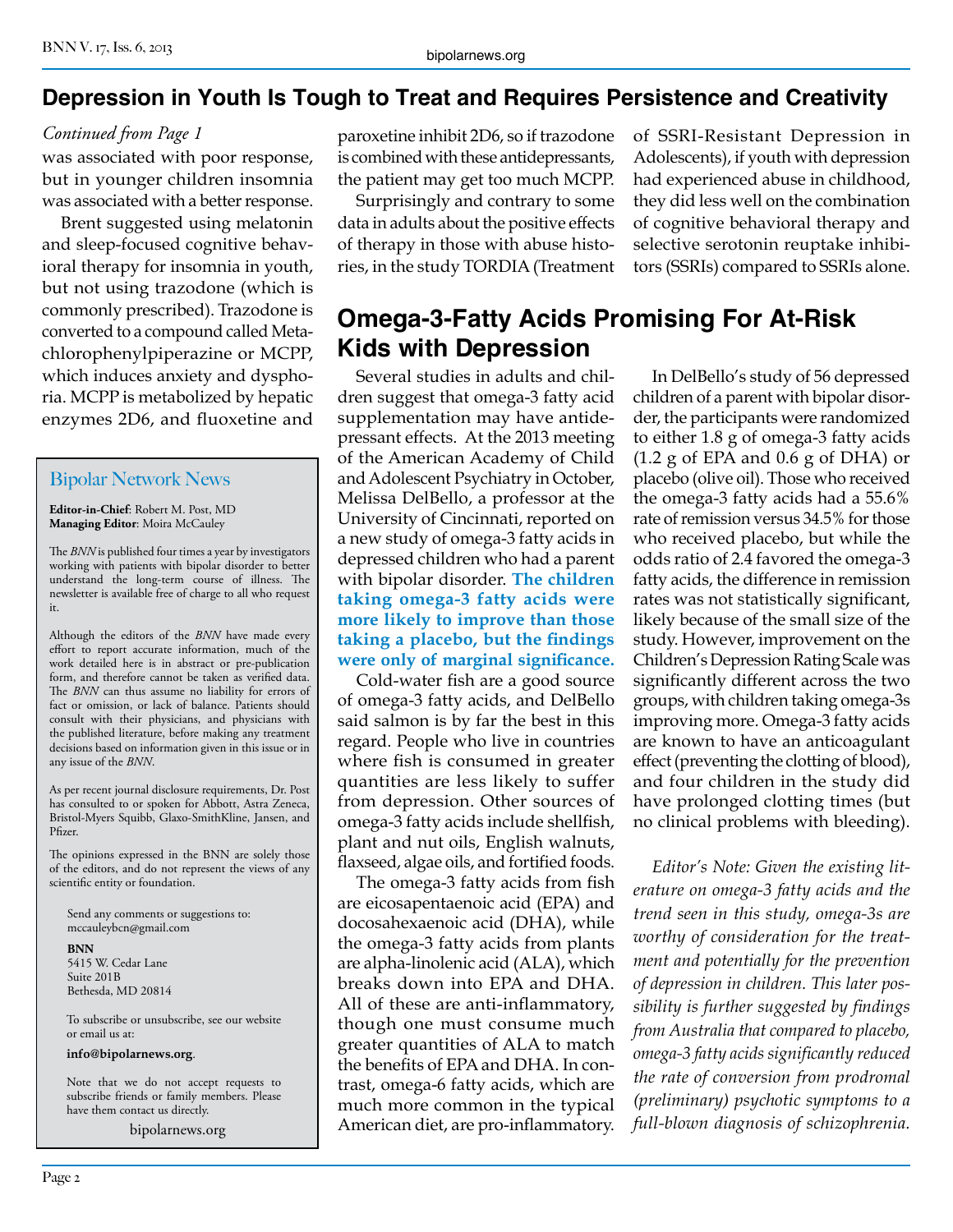#### **Cognitive Behavioral Therapy Tailored For Children and Adolescents**

At a symposium on early-onset depression at the 2013 meeting of the American Academy of Child and Adolescent Psychiatry, **Betsy Kennard described a course of cognitive behavioral therapy tailored to eliminating residual symptoms in children with unipolar depression who had no family history of a parent with bipolar disorder**. In the same study Graham Emslie discussed, the investigators considered cognitive behavioral therapy for the treatment of childhoodand adolescent-onset depression.

The therapy was aimed at achieving health and wellbeing and focusing on positive attributes and strengths in the child, and it was designed to be a shorter than usual course (i.e. four weekly sessions, then four every other week, and one at three months). This regimen

> On a visual timeline, children identified and wrote down past stressors, how they felt when depressed, their automatic cognitions, ways they would know when they were feeling down again (i.e. feeling isolated, angry at parents, etc.), their strengths and skills, what obstacles to feeling better existed and how to circumvent

them, and their long-term goals.

typically also included three to five family sessions. Other key components of the therapy included anticipating and dealing with stressors, setting goals, and practicing all the skills learned. On a visual

timeline, children

identified and wrote down past stressors, how they felt when depressed, their automatic cognitions, ways they would know when they were feeling down again (i.e. feeling isolated, angry at parents, etc.), their strengths and skills, what obstacles to feeling better existed and how to circumvent them, and their long-term goals.

The therapy was based on the research of Martin Seligman and Giovanni A. Fava, plus Rye's Six S's (soothing, self-healing, social, success, spiritual, and self-acceptance). The children participated in practice and skill-building in each domain. Sleep hygiene and exercise were emphasized. The idea of "making it stick" was made concrete with phrases on sticky notes taken home and put up on a mirror. Postcards were even sent between sessions as reminders and for encouragement.

*Editor's Note: Most depressed kids don't get completely well (only about 20% after an acute course of medication). Something must be added. This kind of specialized cognitive behavior therapy works and keeps patients from relapsing. This study included only those children with unipolar depression whose parents did not have bipolar disorder. However, Emslie noted that depressed children of a bipolar parent also had an exceedingly low rate of switching into mania (2 to 4%) in his experience, so fluoxetine followed by* 

*cognitive behavioral therapy might be considered for treating unipolar depressed children of a bipolar parent.*

*Once children have developed bipolar disorder, evidenced by hypomania or mania followed by depression, antidepressants are to be avoided in favor of mood stabilizers and atypical antipsychotics, since there is a higher switch rate in these youth when they are prescribed* 

*antidepressant monotherapy.*

*Since children with bipolar disorder are at such high risk for continued symptoms and relapses, the strategy of adding cognitive behavioral therapy to their successful drug treatment would appear appropriate for them as well as those with unipolar depression, especially since there is a large positive literature on the efficacy of cognitive behavioral therapy, psychoeducation, and Family Focused Therapy (FFT) in children and adults with bipolar depression. As noted previously, FFT is very effective for children at high risk because of a parent with bipolar* 

*disorder and who are already symptomatic with anxiety, depression or BP-NOS.*

*Moral of the story: getting kids with unipolar or bipolar depression well and keeping them well is a difficult endeavor that requires specialized, combined medication and therapy approaches and follow-up education and therapy. This is for sure. The hope would also be that good early and long-term intervention would yield a more benign course of recurrent unipolar or bipolar disorder than would treatment as usual (which all too often consists of medication only).*

### **Continuation Cognitive Behavioral Therapy Prevents Relapse in Kids**

At a symposium on early-onset depression at the 2013 meeting of the American Academy of Child and Adolescent Psychiatry, Graham Emslie of the University of Texas Southwestern Medical Center discussed the role of cognitive behavioral therapy in the long-term treatment of child-and adolescent-onset unipolar depression.

In Emslie's research, the combination of the antidepressant fluoxetine and cognitive behavioral therapy reduced depressive relapses in children. Using the two treatments together did not speed onset of antidepressant response compared to fluoxetine alone, but **once children responded to the medication, the addition of cognitive behavioral therapy reduced relapses over the next year compared to fluoxetine alone**  (even though the cognitive behavioral therapy ended after the first six months).

Emslie likened the use of cognitive behavioral therapy to the course of rehabilitation that often follows a major surgery and is meant to sustain or enhance the good effects of surgery. Getting patients to full remission (well and with no residual symptoms) was the key to staying well.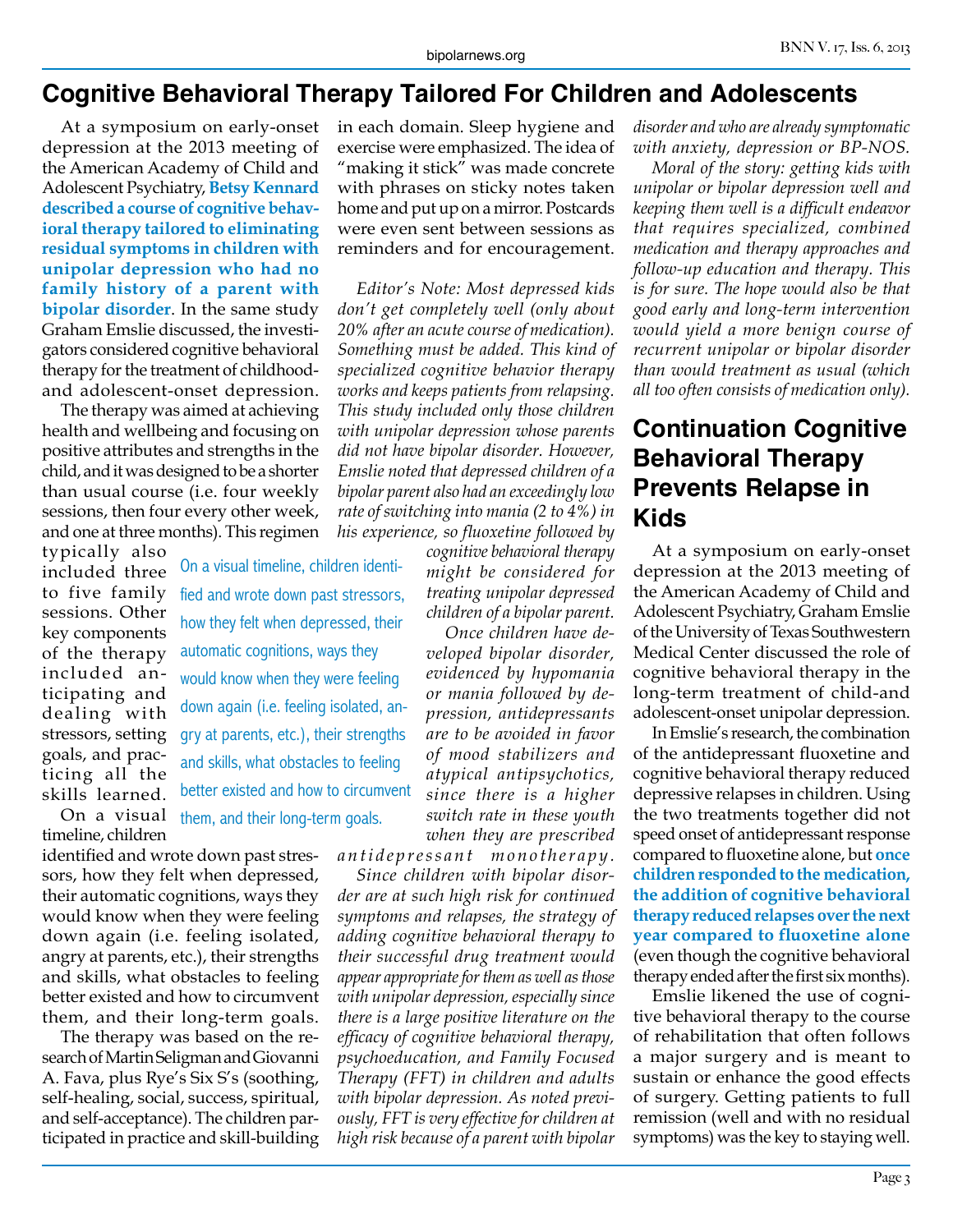# **Malnutrition Early in Life Has Lasting Effects on Mental Health**

Severe malnutrition in the first year of life even when corrected for the rest of a person's life leaves a legacy of permanent cognitive deficits, marked deficits in attention, and increases in depression, conduct disorders, and medical disorders compared to carefully matched controls. Jamina Galler, a researcher at Harvard Medical School, gave a plenary talk at the 2013 meeting of the American Academy of Child and Adolescent Psychiatry on the long-term effects of even short-term childhood malnutrition, including marasmus (calorie deficiency) and kwashiorkor (protein deficiency).

Galler's studies followed three generations of people born in Barbados and observed the consequences of prior malnutrition, which was completely eliminated in Barbados by 1980. **The consequences of malnutrition in the first year of life not only affected the first generation (G1), but subsequently their offspring in the G2 generation who also suffered an excess of attention-deficit hyperactivity disorder, low IQ, and low annual income into adulthood.** That is, the early malnutrition had transgenerational effects.

Malnutrition is a huge problem worldwide and is especially bad in sub-Saharan Africa and some parts of Asia. Globally, malnutrition accounts for 50% of the deaths of children under age five. However, even in the US hunger is a problem for one in four children, or about 16 million individuals, and the long-term consequences of hunger remain to be further studied.

Studies in animals indicate that early malnutrition has epigenetic effects that can be passed on to four future generations before they are reversed. Epigenetic effects refer to environmental factors that cannot change the sequence of DNA, but change how easily it is transcribed by adding or taking away acetyl and methyl groups on DNA and histones, the structures around which DNA is wound. Malnutrition (defined as 6–8% casein, a type of protein, in the diet instead of the normal 25%) in rodents affects cognitive abilities and blood pressure and can lead to diabetes, obesity, and other metabolic abnormalities. The next generation is also affected because a previously malnourished mother huddles too much with her offspring, and they become obese as a result of these poor parenting skills. The second generation also exhibits epigenetic changes in the prefrontal cortex (such as too few glucocorticoid receptors due to methylation of the glucocorticoid promoter) and fewer neurons in the hippocampus.

*Editor's Note: Other data indicate similar long-lasting epigenetic and transgenerational effects of other types of childhood adversity, such as verbal, physical, or sexual abuse. These findings in humans are also paralleled by findings in animals, and give strong credence to the idea that the environment can have long-lasting effects on neurobiology and behavior via epigenetic effects that can be superimposed on whatever genetic effects are inherited.*

*Data from this editor (Robert Post) and colleagues on verbal abuse in childhood is striking; this supposedly less severe form of abuse is still associated with a more difficult course of bipolar disorder and an increase in medical comorbidities. Thus, the experience of early abuse, even just verbal abuse, appears to have long-lasting consequences for psychiatric and medical health into adulthood.*

# **Intranasal Ketamine May Be an Alternative to IV in Refractory Depression**

At the 2013 meeting of the American Academy of Child and Adolescent Psychiatry, Kyle Lapidus of Mount Sinai Hospital reviewed the literature from controlled studies on the efficacy of intravenous (IV) ketamine at a dosage of 0.5 mg/kg over a 40-minute infusion for adults with treatment-resistant depression (with consistent response rates of 50% or more), and suggested that intranasal ketamine may also be effective.

Ketamine is a strong blocker of the glutamate NMDA receptor. At high doses (6 to 12 mg/kg) it is an anesthetic, at slightly lower doses (3 to 4 mg/kg) it is psychotomimetic (causing psychotic symptoms) and is sometimes used as a drug of abuse, and at very low doses it is a rapidly acting antidepressant, often bringing about results within 2 hours. **Antidepressant effects typically last 3 to 5 days, so the question of how to sustain these effects is a major one for the field.**

Murrough et al. reported in *Biological Psychiatry* in 2012 that five subsequent infusions of ketamine sustained the initial antidepressant response and appeared to be well tolerated by the patients. Another NMDA antagonist, riluzole (used for the treatment of ALS or Lou Gehrig's disease), did not sustain the acute effects of ketamine, and now lithium is being studied as a possible strategy for doing so.

The bioavailability of ketamine in the body depends on the way it is administered. Compared to IV administration, intramuscular (IM) administration is painful but results in 93% of the bioavailability of IV ketamine. Intranasal (IN) administration results in 25-50% of the bioavailability of IV administration, while oral administration results in only 16-20% of the bioavailability of IV administration, so Lapidus chose to study the IN route. He compared intranasal ketamine at doses of 50mg (administered in a mist ) to 0.5 ml of intranasal saline. Both were given in two infusions seven days apart. Lapidus observed good antidepressant effects and good tolerability. Papolos et al. had reported earlier that intranasal ketamine had good effects in a small open trial in treatmentresistant childhood onset bipolar disorder.

*Editor's Note: Further studies of the efficacy and tolerability of intranasal ketamine are eagerly awaited.*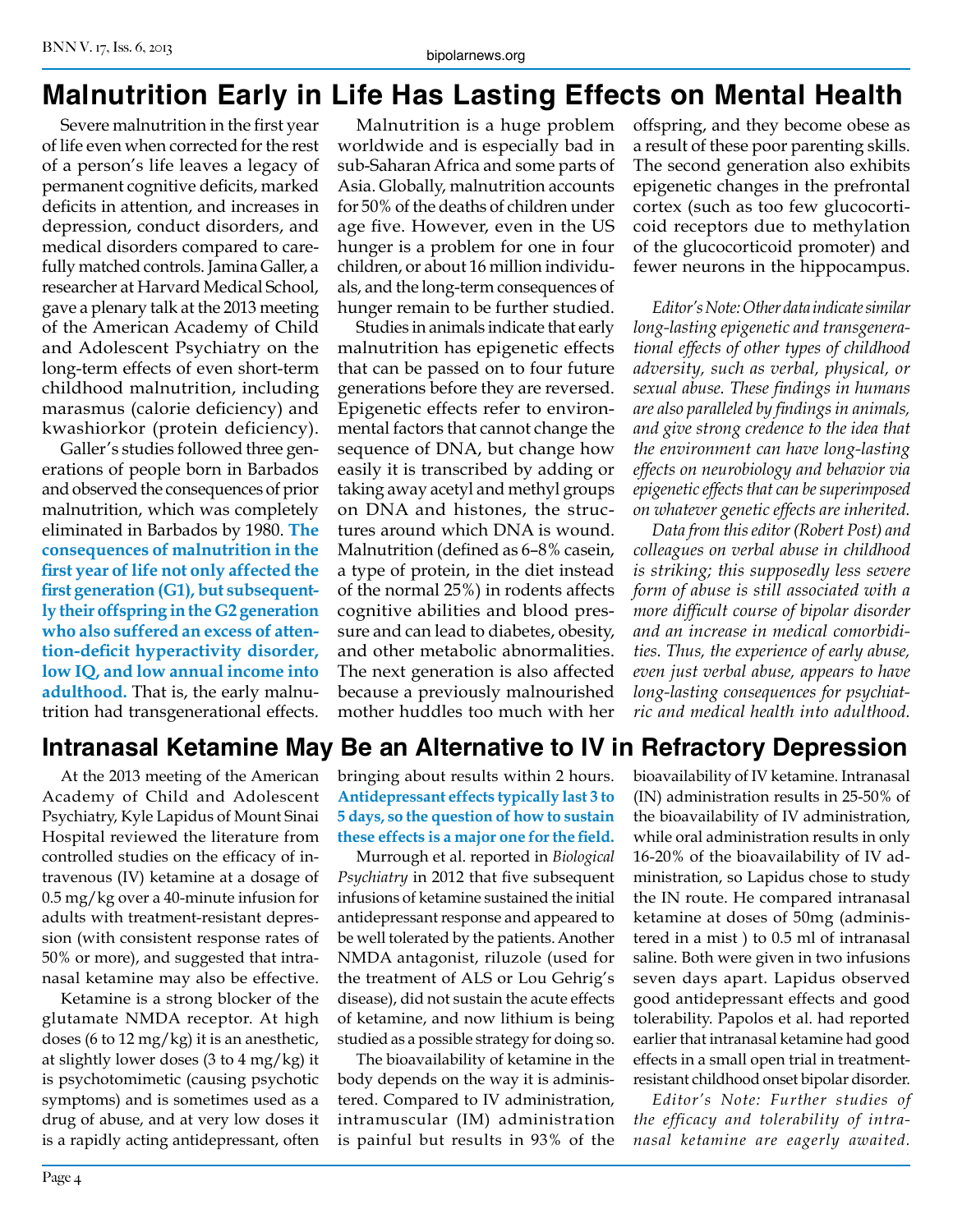#### **Rationale for Using Ketamine in Youth with Treatment-Resistant Depression**

At the 2013 meeting of the American Academy of Child and Adolescent Psychiatry, Vilma Gabbay of the Mount Sinai School of Medicine reiterated the findings from the TORDIA (Treatment of SSRI-Resistant Depression in Adolescents) study that 20% of young people with depression remained resistant to treatment, childhoodonset depression was more likely to be recurrent and more difficult than adult-onset depression in the long run, and suicide was the second leading cause of death in 12- to 17-year-olds in 2010 according to a Centers for Disease Control report in May 2013. Anhedonia (a loss of pleasure in activities once enjoyed) was the most difficult symptom to treat in adolescents.

Gabbay carefully explained some of the rationales for using ketamine in young people with depression. The presence of inflammation is a poor

prognosis factor, and ketamine has anti-inflammatory effects, decreasing levels of inflammatory markers CRP, TNF-alpha, and Il-6.Given that ketamine has been widely used as an anesthetic for surgical procedures, its safety in children has already been demonstrated. Ketamine did not appear to cause behavioral sensitization (that is, increased effect upon repetition) in a report by Cho et al. in 2005 that included 295 patients.

As noted previously, Papolos et al. reported in a 2012 article in the Journal of Affective Disorders that intranasal ketamine at doses of 50 to 120 mg was well-tolerated and had positive clinical effects in 6- to 19-year-olds with the fear of harm subtype of bipolar disorder that had been highly resistant to treatment with more conventional drugs.

Gabbay reluctantly endorsed further cautious controlled trials in

#### **Intravenous Ketamine Superior to Intravenous Midazolam in Adults with Post-Traumatic Stress**

In a recent study, ketamine performed better than an active comparator on several measures in adults with post-traumatic stress disorder (PTSD). **Since ketamine has noticeable dissociative effects, researchers have looked for another drug with mindaltering effects that would be a more appropriate comparator than placebo.**

At the 2013 meeting of the American Academy of Child and Adolescent Psychiatry, Adriana Feder of Mount Sinai Hospital reported on the randomized study in those with PTSD, in which **intravenous ketamine was compared to intravenous midazolam, a potent benzodiazepine that produces anti-anxiety and sedating effects**. Murrough et al. previously showed that intravenous ketamine was superior to midazolam in treatment-resistant depression.

In the randomized study Feder described, the participants had suffered PTSD after a physical or sexual assault and had been ill for 12 to 14 years. Those who received ketamine improved more, in some instances for as long as two weeks (ketamine's blood levels disappear after a few hours, and its clinical antidepressant effects usually last only a few days). Reports of side effects included three patients with blood pressure increases requiring treatment, and four patients who each had a transient episode of vomiting.

These controlled data parallel previous open observations. When ketamine was used as a surgical anesthetic during operations on burn patients, only 26.9% subsequently reported PTSD compared to 46.4% who developed PTSD when an alternative to ketamine was used as the anesthetic.

children and adolescents, in light of ketamine's suggested efficacy and good safety profile, which stands in contrast to its popular reputation as a party drug or "Special K."

*Editor's Note: The discussant of the symposium, Neal Ryan of Western Psychiatric Institute and Clinic, added an exquisitely brief discussion suggesting that ketamine should ultimately be studied in combination with behavioral and psychotherapeutic procedures to see if its therapeutic effects could be enhanced. He made this suggestion based on the data that ketamine has important synaptic effects, increasing brain-derived neurotrophic factor (BDNF), which is important for healthy cells and long-term memory, and reverting thin dendritic spines caused by stress back to their normal mushroom shape. This editor (Robert Post) could not be more in agreement.*

## **Extra Folate in Those Taking L-Methylfolate Could Be Counterproductive**

While the nutritional supplement folate (also known as folic acid or vitamin B9) can be useful for depression, there appears to be one instance when augmentation with regular folate could be counterproductive.

In those with a transport defect associated with a MTHR (methyl tetrahydrofolate reductase) deficiency, folate can compete with l-methylfolate for uptake into the brain. Folate would thus limit the beneficial effects of l-methylfolate supplementation, which is required for this 15% of the population.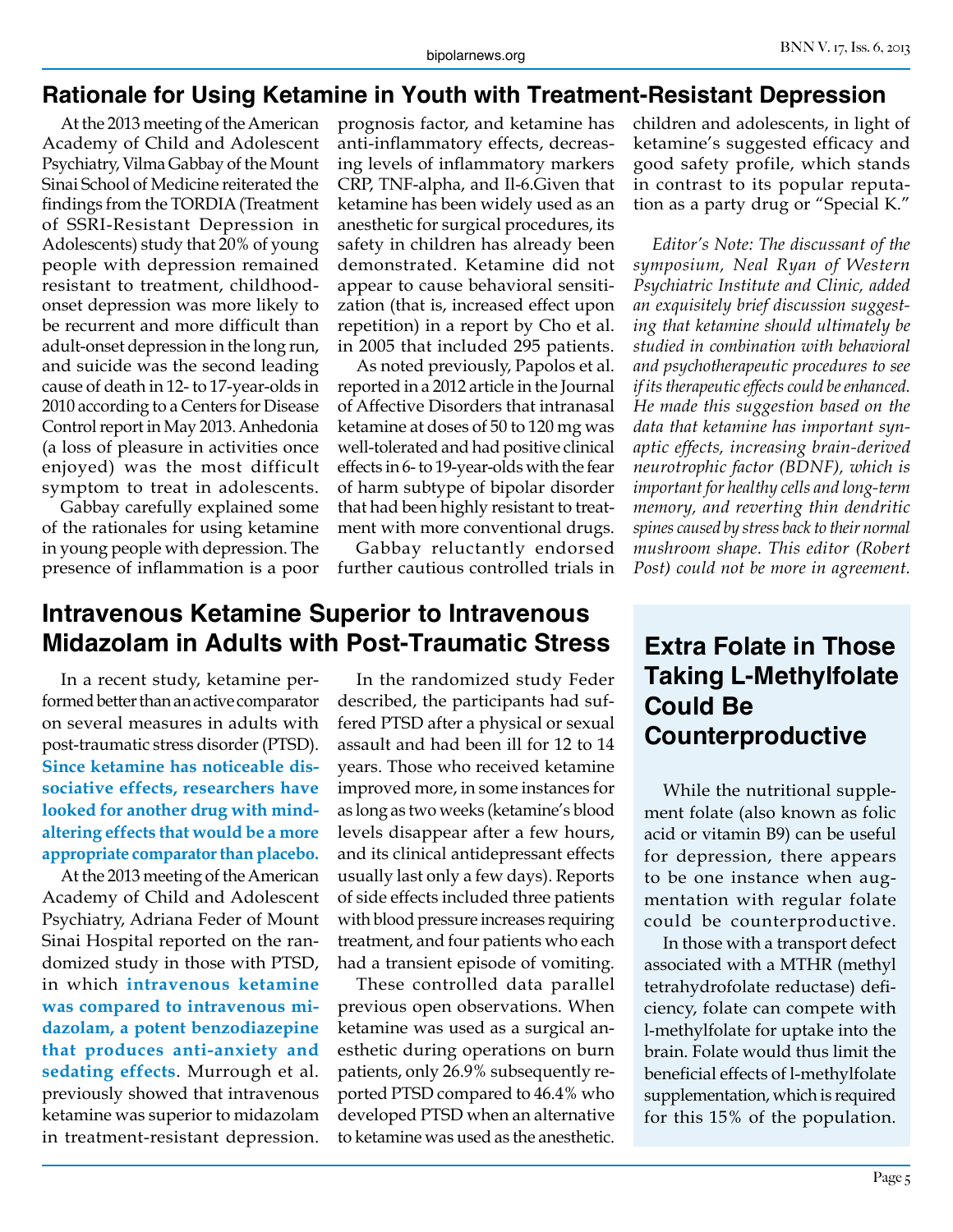# **Irritable, Elated, And Combined Bipolar Disorder Subtypes in Children Are Similar**

Research on early-onset bipolar disorder has often hinged on identifying the key characteristics of the disorder. At a symposium on the course of bipolar disorder in children at the 2013 meeting of the American Academy of Child and Adolescent Psychiatry (AACAP), Jeff Hunt of Brown University discussed findings from COBY, the Collaborative Child Bipolar Network.

Hunt described the course of illness in 446 children with bipolar disorder who participated in the study, including 10% who had irritability at baseline, 15% who had elated mood at baseline, and a majority (75%) who had both irritability and elation at baseline.

# **Inflammatory Markers of Bipolar Illness Course**

People with bipolar disorder often show signs of inflammation. These could eventually help clarify diagnosis, illness activity, and treatment response, and predict illness progression. Previous studies have shown increases in c-reactive protein (CRP), interleukin-6 (IL-6), and tumor necrosis factor-alpha (TNF-alpha) in adults with mood disorder. These high levels tend to improve with medications, are related to illness severity, and are also related to manic and mixed states.

At the 2013 meeting of the American Academy of Child and Adolescent Psychiatry (AACAP), Ben Goldstein reported on a study that examined levels of TNF alpha, IL-6, and high sensitivity CRP (hsCRP) in 123 adolescents with an average age of 20.4 years, who had been ill for an average of 12.7 years.

**CRP levels in adolescents with bipolar illness were equivalent to those with rheumatoid arthritis, and much higher than healthy controls. In children with bipolar disorder, higher levels of CRP were related to more time symptomatic.** High hsCRP was related to lower socio-economic status and to substance abuse disorders.

Most factors such as positive family history of bipolar illness and comorbidities including attention deficit hyperactivity disorder (ADHD) did not differ across the three groups. The three subtypes (irritable, elated, or mixed) did not remain stable, and **most of the children eventually converted to the combined irritable and elated subtype.** These data contrast with those of Ellen Liebenluft et al., who found that those with severe mood dysregulation or chronic irritability (but not other key characteristics of bipolar disorder) did not go on go on to receive a bipolar diagnosis and tended not to have a family history of bipolar disorder.

Increases in IL-6 were linked to a longer time to achieve remission and more weeks depressed. High IL-6 was related to duration of illness, positive family history of substance use, and family conflict.

High TNF alpha was related to low socioeconomic status (SES), self-injury, suicidal ideation, and positive life events.

Goldstein said studies of these markers could eventually lead to therapeutic advances, but the process would be long and would require several steps: proof of concept studies, prospective validation studies in independent samples, and demonstration of clinical gains over standard predictive markers, culminating in enhanced patient care and outcome through better, faster prediction of response.

*Editor's Note: Ideally clinicians could jump ahead by immediately attempting to determine whether adding a medication with direct anti-inflammatory effects could enhance therapeutic effects in children with elevated inflammatory markers. Treating inflammation could also theoretically help prevent cognitive deterioration and decrease the considerable risk for cardiovascular dysfunction in patients with bipolar disorder.*

# **Worsening Comorbidities Relate To Adverse Bipolar Outcomes**

Many children with bipolar disorder also present with other comorbid Axis I psychiatric illnesses. Now it seems that the worsening of these comorbidities, such as attention-deficit hyperactivity disorder (ADHD) or an anxiety disorder, can signal a more difficult course of bipolar illness itself. At a symposium on the course of bipolar disorder in children at the 2013 meeting of the American Academy of Child and Adolescent Psychiatry (AACAP), Shirley Yen from Brown University discussed findings on comorbidities of childhood onset bipolar disorder from COBY, the Collaborative Child Bipolar Network. Upon study entry, 60% of children with bipolar disorder also had ADHD, 40% had oppositional defiant disorder (ODD), 39% had an anxiety disorder, 12.5% had both oppositional defiant disorder and a conduct disorder, and 9% had a substance abuse disorder.

**The prevalence of most of these comorbid illnesses increased over time (e.g. anxiety disorder rates increased from 39% to 62%). The illnesses were also related to the time it took participants to achieve recovery (eight consecutive weeks well), and the time until a recurrence of a depressive or manic episode.**

Increases in anxiety were linked to longer time to achieve recovery and a shorter time to a recurrence. Increases in ADHD were linked to a more rapid onset of a depressive recurrence. Increases in oppositional defiant disorder and conduct disorder had no relationship with either remission or recurrence. Increases in substance abuse disorders were linked to a longer time to recover from a manic episode. Thus, worsening of the comorbid conditions had definite consequences for both recovery and recurrence.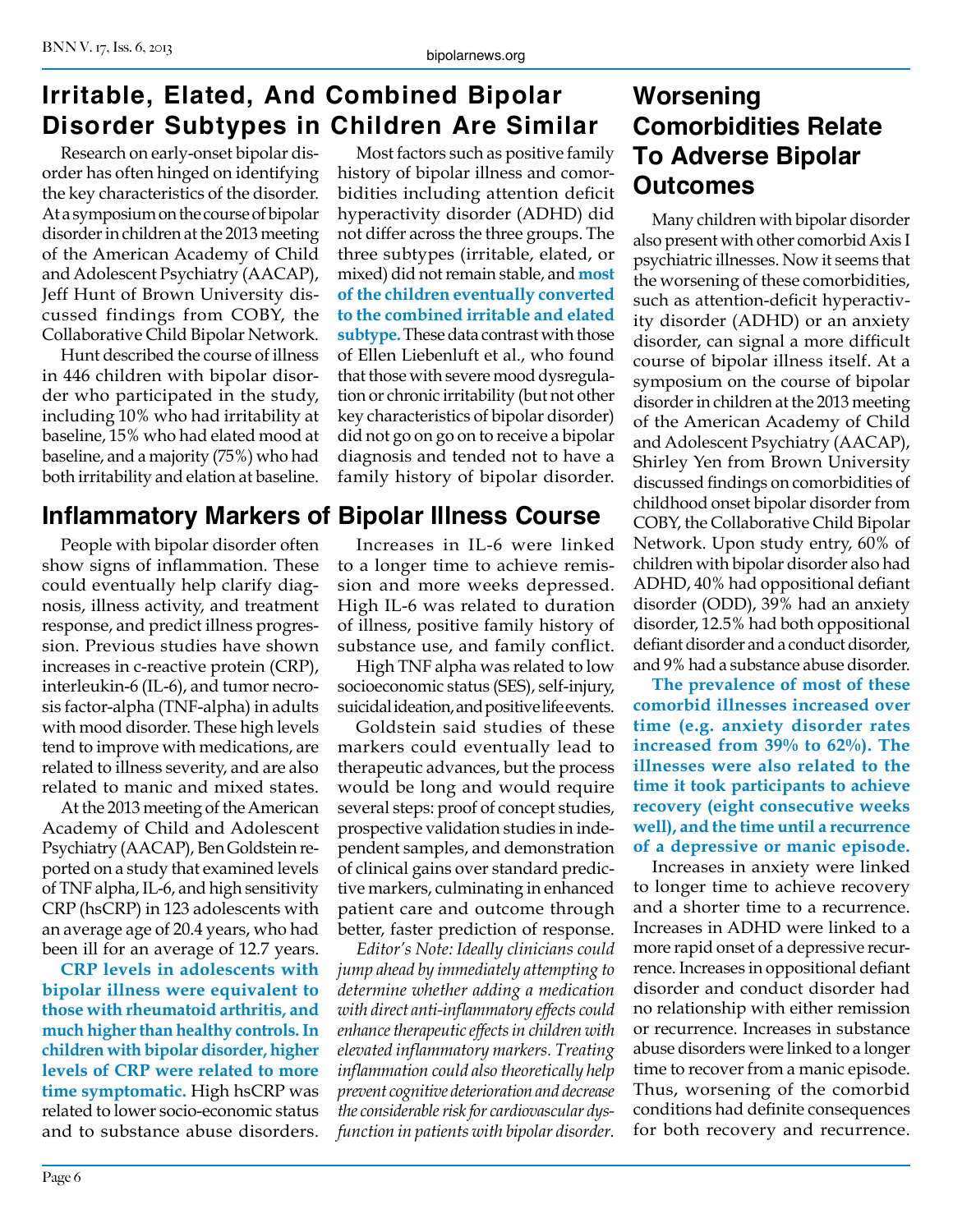# **Longitudinal Trajectory of Childhood Bipolar Disorder**

Most children recover from an episode of bipolar disorder after a considerable period of time, but the majority eventually relapse. At the 2013 meeting of the American Academy of Child and Adolescent Psychiatry (AACAP), Boris Birmaher of the University of Pittsburgh presented new data on the long-term prospective course of bipolar disorder in 255 children with bipolar I, 30 children with bipolar II, and 153 children with bipolar NOS (not otherwise specified), who together had an average age of onset of  $9.3 + (-3.9)$  years. The children participated in the study for an average of 8 years. **Most of the children (81.5%) recovered from their episode, but only after an average of 2.5 years of follow up treatment. Yet 62.5% of those who recovered experience a recurrence after an average of 1.5 years.**

*Editor's Note: It takes a long, long time to achieve recovery, and longer for bipolar NOS (more than 2 years on average) than for either Bipolar I or II (about 1.8 years).* 

# Have you visited us online?

# **bipolarnews.org**

Find the latest research, plus downloadable mood charts.

*However, the high rate of relapse within 1 to 2 years is equally disturbing. These data are similar to those in many other prospective follow up studies of children, and suggest that it is important for parents to be aware that this illness is difficult to treat, and good results within weeks are not likely to be the norm. At the same time, 43% of the children with a bipolar diagnosis eventually achieved euthymia (wellness) in the longer term, so there is cause for some optimism.*

#### **Four Trajectories in Children with Bipolar Illness**

Birmaher described four different long-term trajectories observed over an average of 8 years of follow up with 438 children with bipolar disorder.

- 1. Predominately euthymic (24%)
- 2. Ill early, then much improved (19%)
- 3. Mild to moderately ill euthymic only 47% of the time (34.6%)
- 4. Predominantly ill—euthymic 11.5% of the time (20.3%)

#### **Predictors of Wellness**

The predominantly well group (1) was associated in a univariate analysis with a later onset of illness, higher socio-economic status, less conflict, fewer stressors, less sexual abuse, fewer anxiety and ADHD comorbidities, and less medication (including stimulant use). In a multivariate analysis, this group was independently associated with less severe depression/mania, less suicidal ideation, less substance use, less sexual abuse, and less family history of mania and substance abuse.

This group had the best functioning, almost to 80 on the Children's Global Assessment Scale (C-GAS). In comparison, despite considerable time euthymic for groups 2 and 3, these children still had considerable functional impairment, in the realm of 65 on the C-GAS scale. Even in Group 1, about half of the children had low C-GAS scores.

Birmaher suggested the importance of trying to find ways to delay the onset of the illness (to graduate more children into the good prognosis group) and allowing them time to develop socially and educationally and graduate from high school. Potential preventive strategies could include omega-3 fatty acids, more time spent exercising, good sleep hygiene, family focused therapy (FFT), dialectic behavior therapy, treating subsyndromal depression, and even treating parents with mood disorders to complete remission (which has been shown to improve behavioral health in offspring).

*Editor's Note: As this editor Post with Chang and Frye wrote in the* Journal of Clinical Psychiatry *in 2013, beginning to study the effectiveness of these kinds of early primary and secondary prevention strategies in children who can now be readily identified clinically as at risk for a mood disorder, should be given the highest priority.* 

*Children who have at least one parent with a bipolar disorder, some further environmental risk factors (such as adversity in early childhood), and early symptoms of depression, anxiety, or prodromal bipolar disorder are at very high risk for bipolar disorder, and there is an urgent need for randomized studies (even open ones) of safe potential preventive strategies for these children.* 

*Omega-3 fatty acids in particular have a strong record of safety, compelling rationale for use in bipolar disorder, and have already been shown to have significant preventive effects in decreasing the transition from early prodromal psychosis to full-blown schizophrenia.*